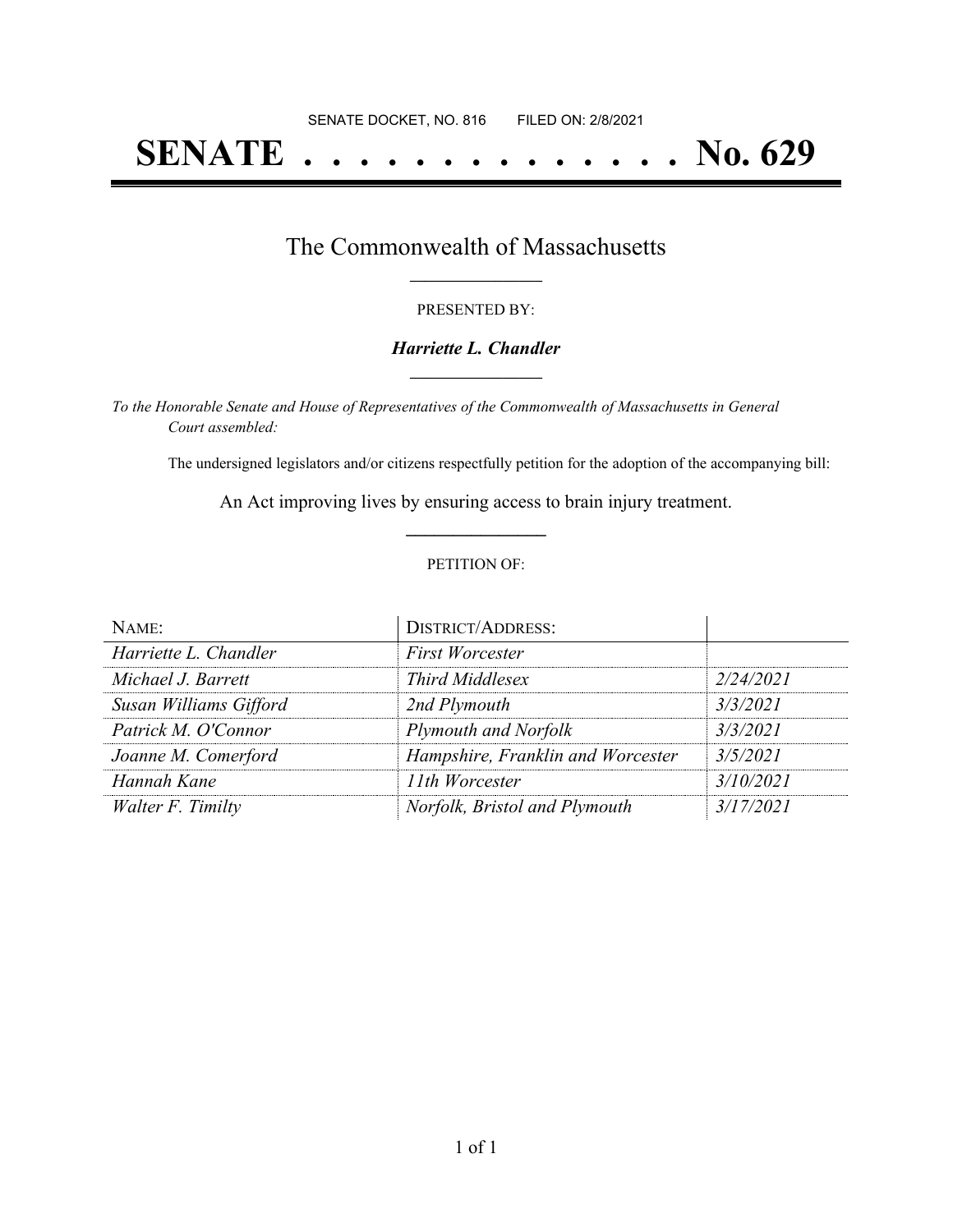#### SENATE DOCKET, NO. 816 FILED ON: 2/8/2021

## **SENATE . . . . . . . . . . . . . . No. 629**

By Ms. Chandler, a petition (accompanied by bill, Senate, No. 629) of Harriette L. Chandler, Michael J. Barrett, Susan Williams Gifford, Patrick M. O'Connor and other members of the General Court for legislation relative to cognitive rehabilitation. Financial Services.

### [SIMILAR MATTER FILED IN PREVIOUS SESSION SEE SENATE, NO. *546* OF 2019-2020.]

## The Commonwealth of Massachusetts

**In the One Hundred and Ninety-Second General Court (2021-2022) \_\_\_\_\_\_\_\_\_\_\_\_\_\_\_**

**\_\_\_\_\_\_\_\_\_\_\_\_\_\_\_**

An Act improving lives by ensuring access to brain injury treatment.

Be it enacted by the Senate and House of Representatives in General Court assembled, and by the authority *of the same, as follows:*

- 1 SECTION 1. Chapter 32A of the General Laws, as appearing in the 2018 Official edition,
- 2 is hereby amended by inserting after section 17Q the following section:-
- 3 Section 17R. (a) For purposes of this section, the following terms shall have the
- 4 following meanings:-

5 "Acquired brain injury (ABI)" is any injury to the brain which occurs after birth and can

6 be caused by infectious diseases, metabolic disorders, endocrine disorders or diminished oxygen,

7 brain tumors, toxins, disease that affects the blood supply to the brain, stroke or a traumatic brain

8 injury.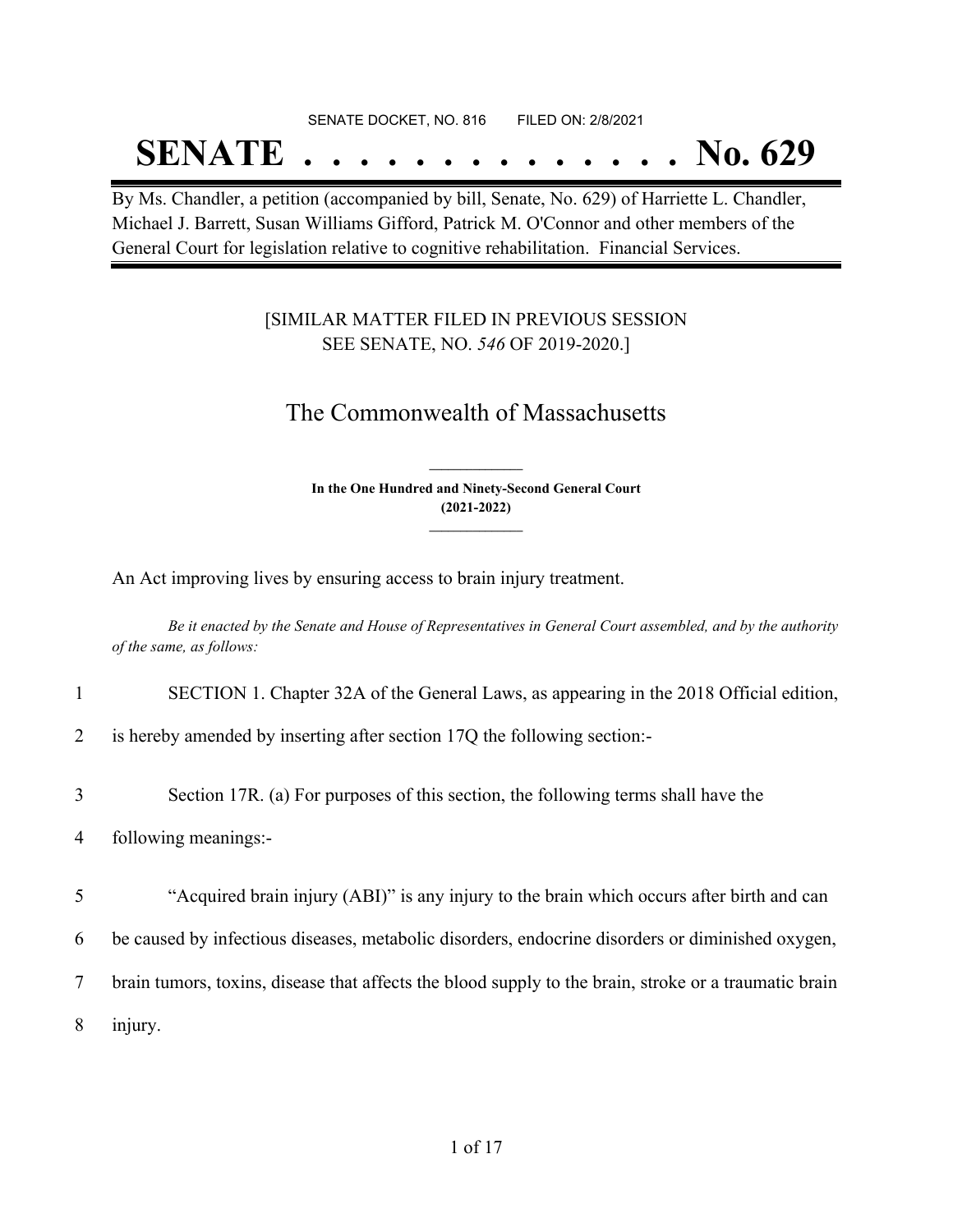- "Cognitive communication therapy" treats problems with communication which have an underlying cause in a cognitive deficit rather than a primary language or speech deficit.
- "Cognitive rehabilitation therapy (CRT)" is a process of re-learning cognitive skills essential for daily living through the coordinated specialized, integrated therapeutic treatments which are provided in dynamic settings designed for efficient and effective re-learning following damage to brain cells or brain chemistry due to brain injury.

 "Community reintegration services" provide incremental guided real-world therapeutic training to develop skills essential for an individual to participate in life: to re-enter employment; to go to school and engage in other productive activity; to safely live independently; and to participate in their community while avoiding re-hospitalization and long-term support needs.

- "Functional rehabilitation therapy and remediation" is a structured approach to rehabilitation for brain disorders which emphasizes learning by doing, and focuses re-learning a specific task in a prescribed format, with maximum opportunity for repeated correct practice. Compensatory strategies are developed for those skills which are persistently impaired and individuals are trained on daily implementation. To ensure acquisition and use, focus is set on re- learning those skills essential for safe daily living in the environment in which they will be used: home and community settings.
- "Medical necessity" or "medically necessary," health care services that are consistent with generally accepted principles of professional medical practice.
- "Neurobehavioral therapy" is a set of medical and therapeutic assessment and treatments focused on behavioral impairments associated with brain disease or injury and the amelioration of these impairments through the development of pro-social behavior.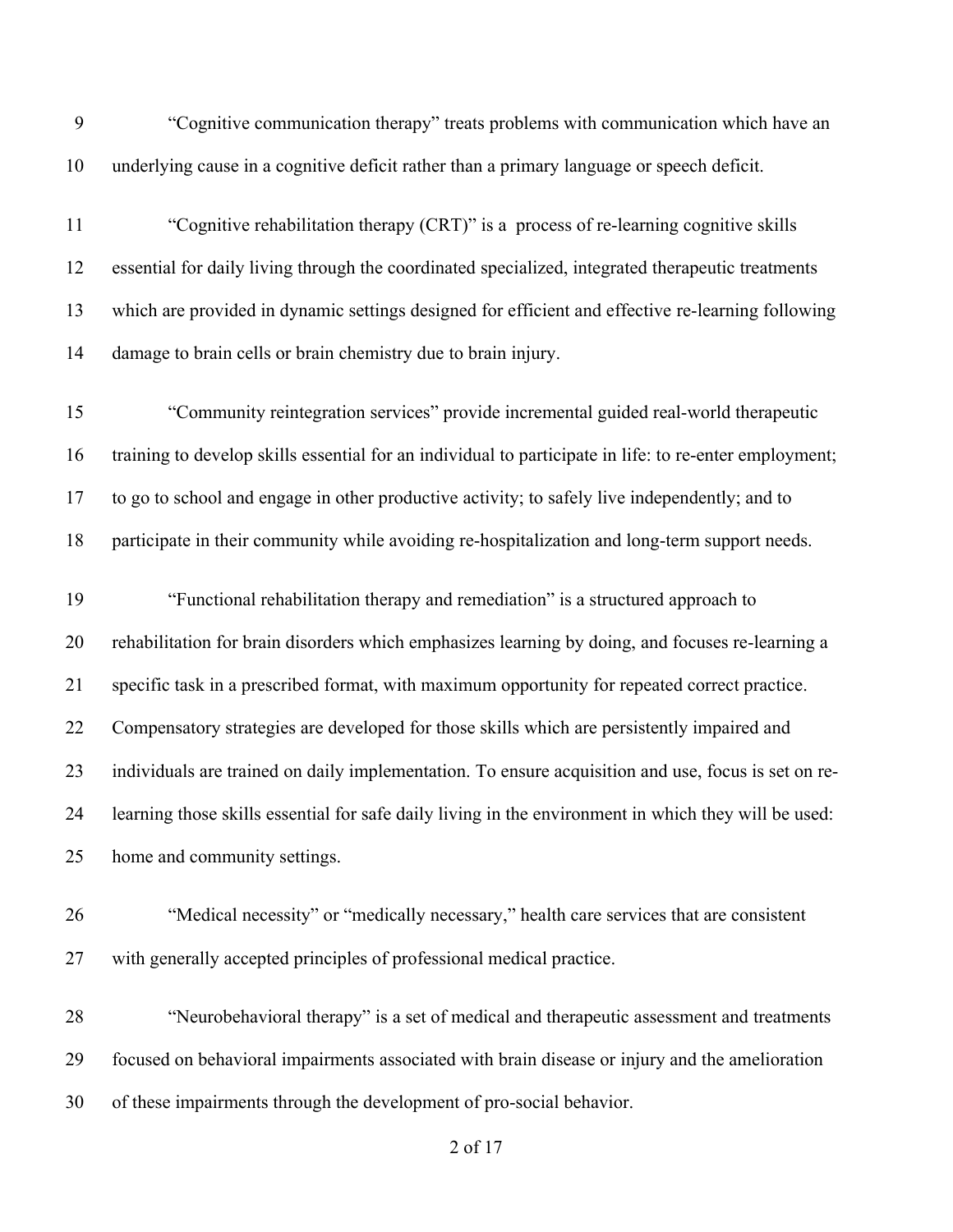"Neurocognitive therapy" is treatment of disorders in which the primary clinical deficit is in cognitive function which has not been present since birth and is a decline from a previously attained level of function.

 "Neurofeedback therapy" is a direct training of brain function to enhance self-regulatory capacity or an individual's ability to exert control over behavior, thoughts and feelings. It is a form of biofeedback whereby a patient can learn to control brain activity that is measured and recorded by an electroencephalogram.

 "Neuropsychological testing" is a set of medical and therapeutic assessment and treatments focused on amelioration of cognitive, emotional, psychosocial and behavioral deficits caused by brain injury.

 "Psychophysiological testing and treatment" is a set of medical and therapeutic assessment and treatments focused on psychophysiological disorders or physical disorders with psychological overlay.

 "Post-acute residential treatment" includes integrated medical and therapeutic services, treatment, education, and skills training within a 24/7 real-world environment of care- a home and community setting. Maximum opportunity to for correct practice of skill in the context of use develops new neural pathways which ensure ongoing skill use and avoidance of re-hospitalization and long term care.

 (b) Any coverage offered by the commission to an active or retired employee of the commonwealth insured under the group insurance commission shall provide coverage for medically necessary treatment related to or as a result of an acquired brain injury. Medically necessary treatment shall include, but is not limited to, cognitive rehabilitation therapy; cognitive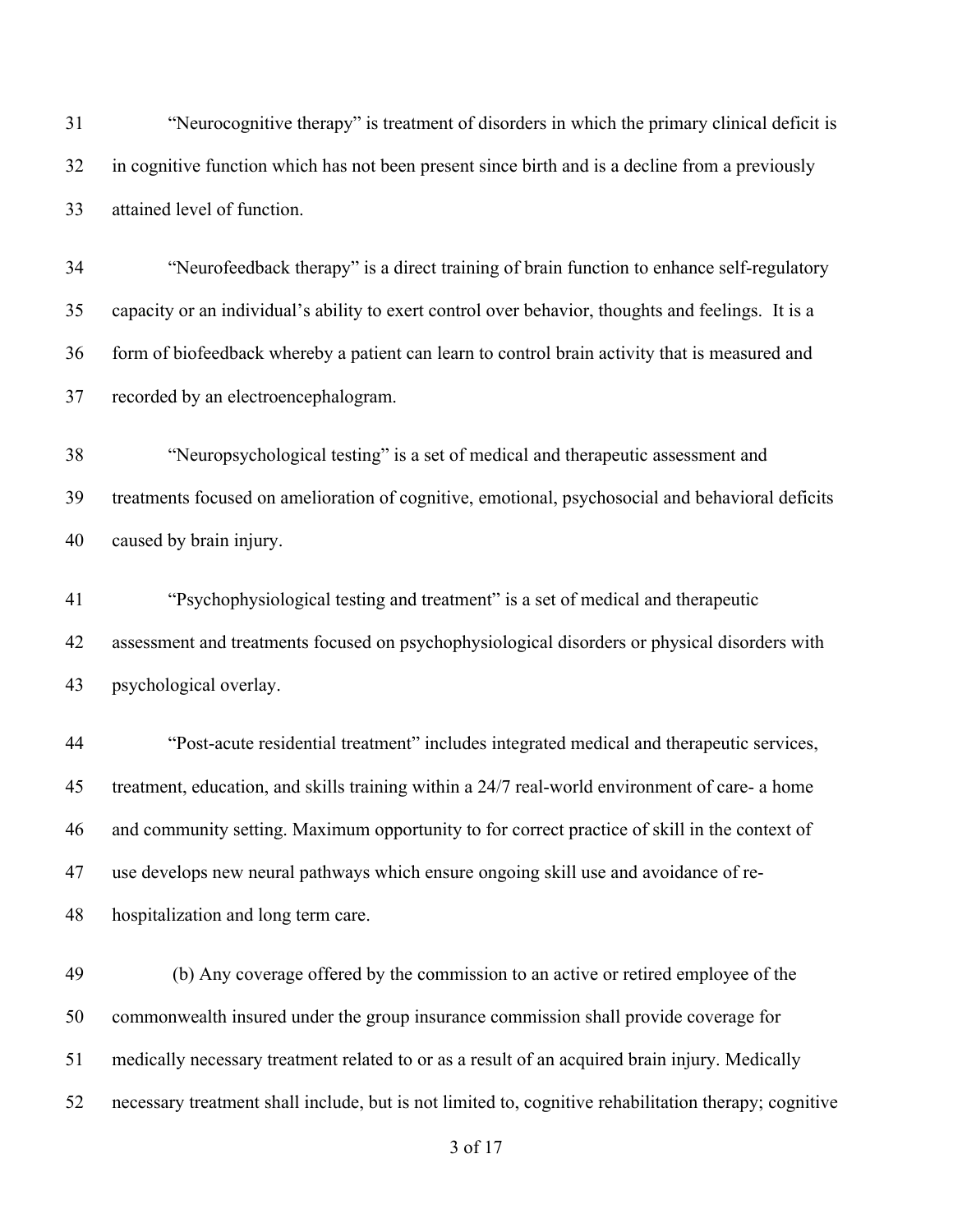communication therapy; neurocognitive therapy and rehabilitation; neurobehavioral, neurophysiological, neuropsychological and psychophysiological testing and treatment; neurofeedback therapy; functional rehabilitation therapy and remediation; community reintegration services; post-acute residential treatment services; inpatient services; outpatient and day treatment services; home and community based treatment. The benefits in this section shall not include any lifetime limitation or unreasonable annual limitation of the number of days or sessions of treatment services. Any limitations shall be separately stated by the commission. The benefits in this section shall not be subject to any greater deductible, coinsurance, copayments, or out-of-pocket limits than any other benefit provided by the commission. (c) The commissioner of insurance shall require a health benefit plan issuer to provide adequate training to personnel responsible for preauthorization of coverage or utilization review for services under this section, in consultation with the Brain Injury Association of Massachusetts. (d) Individual practitioners and treatment facilities shall be qualified to provide acute care and post-acute care rehabilitation services through possession of the appropriate licenses, accreditation, training and experience deemed customary and routine in the trade practice. SECTION 2. Chapter 175 of the General Laws, as so appearing, is hereby amended by

inserting after section 47KK, the following section:-

 Section 47LL. (a) For purposes of this section, the following terms shall have the following meanings:-

 "Acquired brain injury (ABI)" is any injury to the brain which occurs after birth and can be caused by infectious diseases, metabolic disorders, endocrine disorders or diminished oxygen,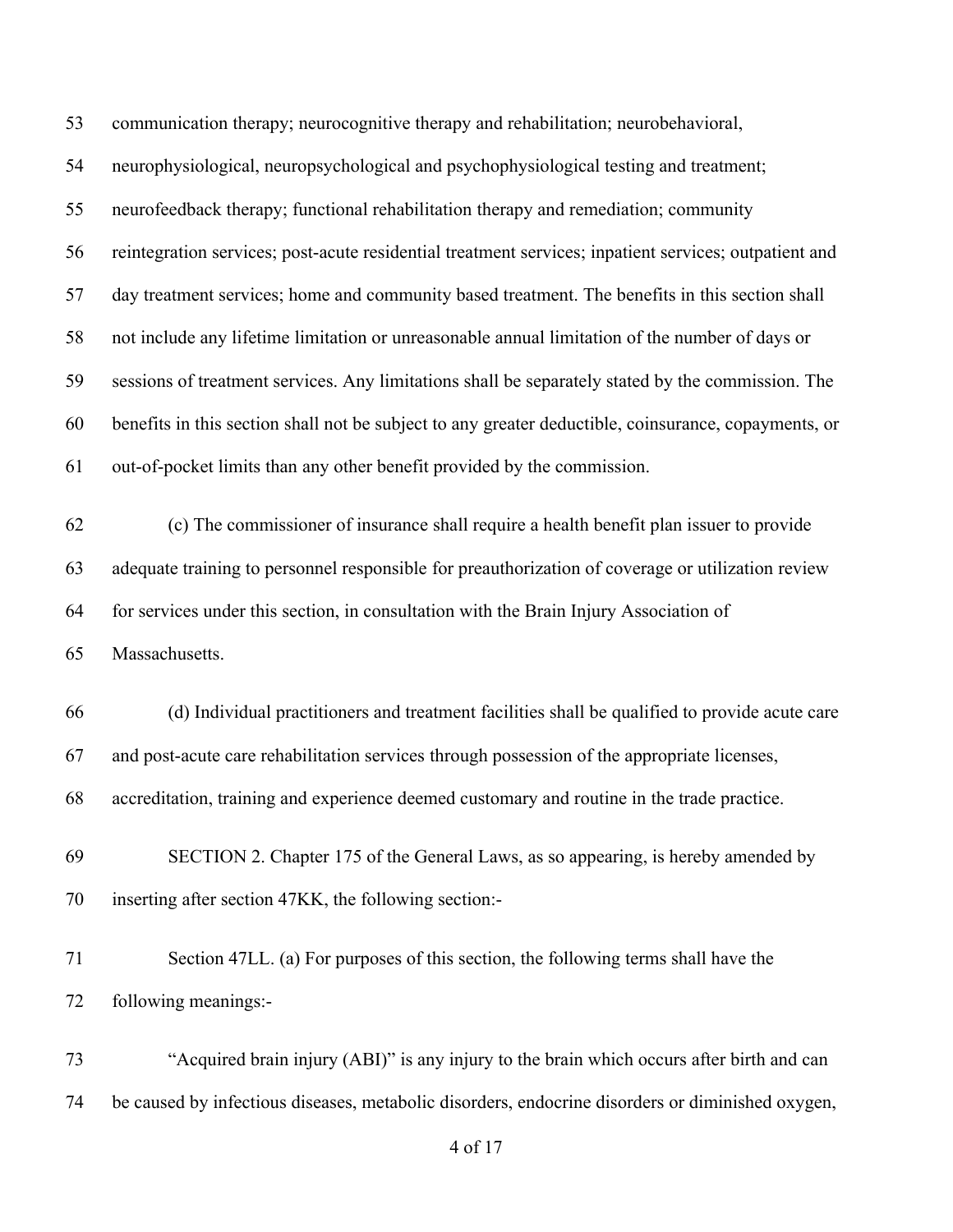brain tumors, toxins, disease that affects the blood supply to the brain, stroke or a traumatic brain injury.

 "Cognitive communication therapy" treats problems with communication which have an underlying cause in a cognitive deficit rather than a primary language or speech deficit. "Cognitive rehabilitation therapy (CRT)" is a process of relearning cognitive skills essential for daily living through the coordinated specialized, integrated therapeutic treatments which are provided in dynamic settings designed for efficient and effective re-learning following damage to brain cells or brain chemistry due to brain injury. "Community reintegration services" provide incremental guided real-world therapeutic training to develop skills essential for an individual to participate in life: to re-enter employment; to go to school and engage in other productive activity; to safely live independently; and to participate in their community while avoiding re-hospitalization and long-term support needs. "Functional rehabilitation therapy and remediation" is a structured approach to rehabilitation for brain disorders which emphasizes learning by doing, and focuses relearning a specific task in a prescribed format, with maximum opportunity for repeated correct practice. Compensatory strategies are developed for those skills which are persistently impaired and individuals are trained on daily implementation. To ensure acquisition and use, focus is set on re- learning those skills essential for safe daily living in the environment in which they will be used: home and community settings.

 "Medical necessity" or "medically necessary," health care services that are consistent with generally accepted principles of professional medical practice.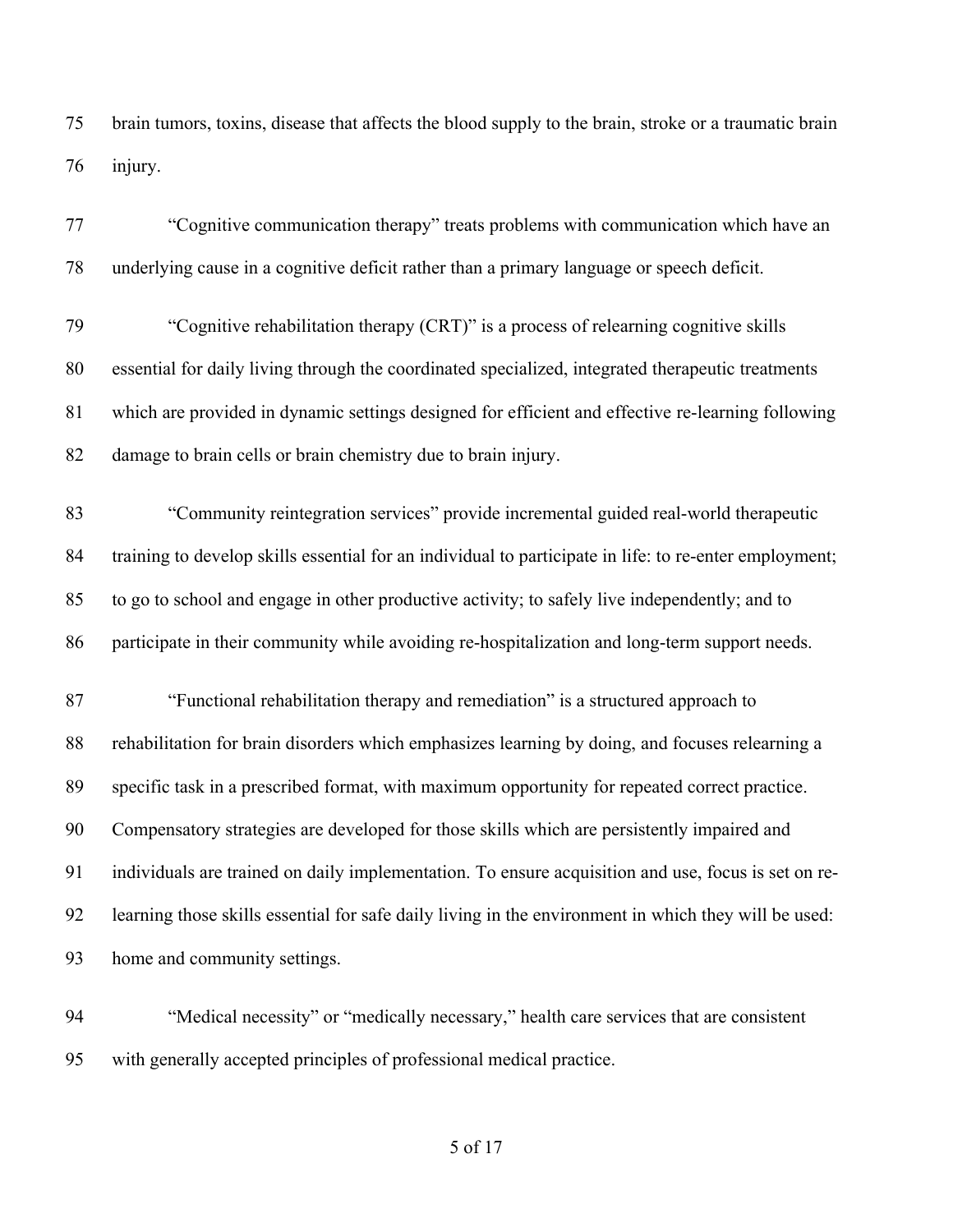"Neurobehavioral therapy" is a set of medical and therapeutic assessment and treatments focused on behavioral impairments associated with brain disease or injury and the amelioration of these impairments through the development of pro-social behavior. "Neurocognitive therapy" is treatment of disorders in which the primary clinical deficit is

 in cognitive function which has not been present since birth and is a decline from a previously attained level of function.

 "Neurofeedback therapy" is a direct training of brain function to enhance self-regulatory capacity or an individual's ability to exert control over behavior, thoughts and feelings. It is a form of biofeedback whereby a patient can learn to control brain activity that is measured and recorded by an electroencephalogram.

 "Neuropsychological testing" is a set of medical and therapeutic assessment and treatments focused on amelioration of cognitive, emotional, psychosocial and behavioral deficits caused by brain injury.

 "Psychophysiological testing and treatment" is a set of medical and therapeutic assessment and treatments focused on psychophysiological disorders or physical disorders with psychological overlay.

 "Post-acute residential treatment" includes integrated medical and therapeutic services, treatment, education, and skills training within a 24/7 real-world environment of care - a home and community setting. Maximum opportunity for correct practice of skill in the context of use develops new neural pathways which ensure ongoing skill use and avoidance of re-hospitalization and long term care.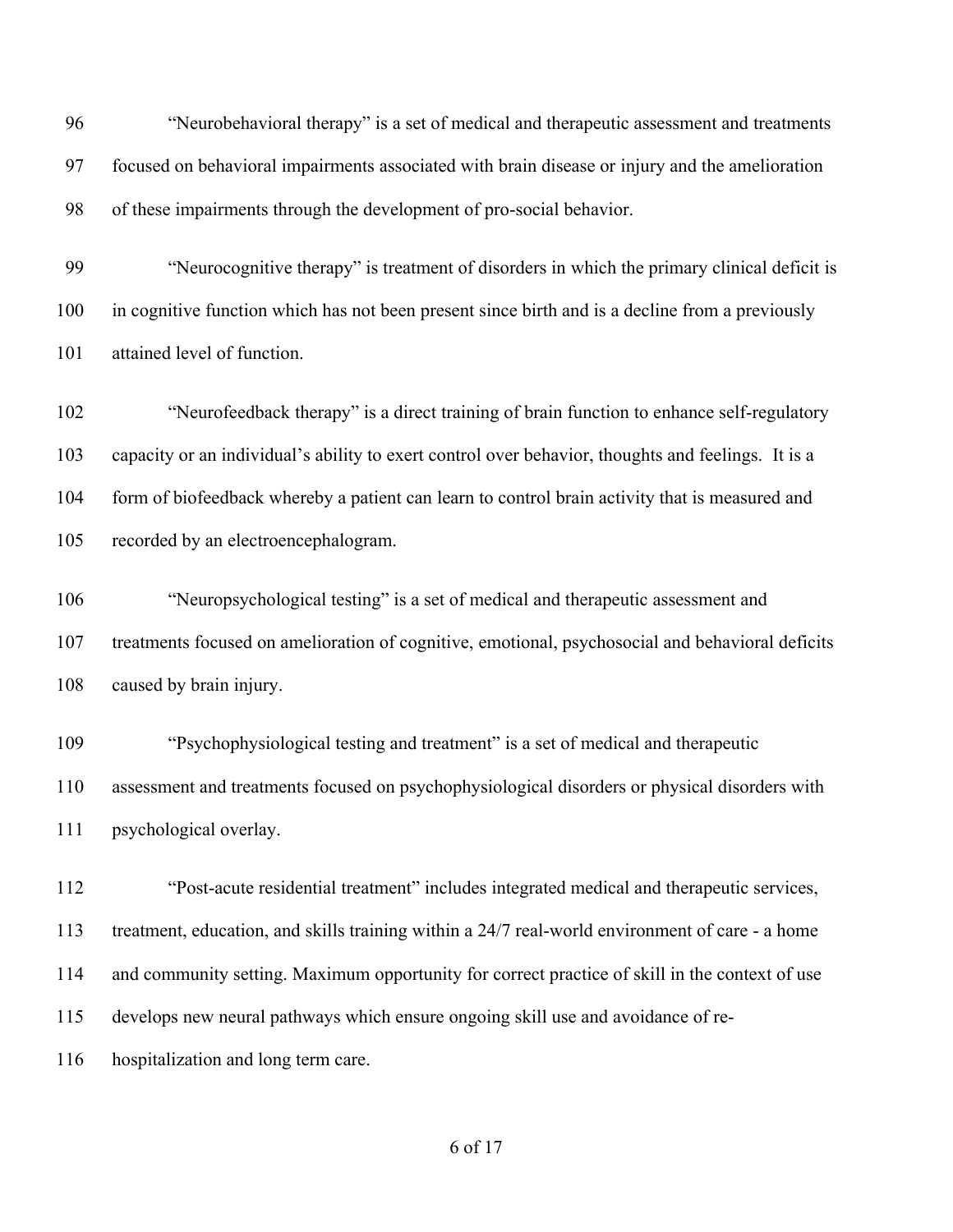(b) The following shall provide coverage for medically necessary treatment related to or as a result of an acquired brain injury: (ii)any policy of accident and sickness insurance, as described in section 108, which provides hospital expense and surgical expense insurance and which is delivered, issued or subsequently renewed by agreement between the insurer and policyholder in the commonwealth; (ii) any blanket or general policy of insurance described in 122 subdivision (A), (C) or (D) of section 110 which provides hospital expense and surgical expense insurance and which is delivered, issued or subsequently renewed by agreement between the insurer and the policyholder in or outside of the commonwealth; or (iii) any employees' health and welfare fund which provides hospital expense and surgical expense benefits and which is delivered, issued or renewed to any person or group of persons in the commonwealth. Medically necessary treatment shall include, but is not limited to, cognitive rehabilitation therapy; cognitive communication therapy; neurocognitive therapy and rehabilitation; neurobehavioral, neurophysiological, neuropsychological and psychophysiological testing and treatment; neurofeedback therapy; functional rehabilitation therapy and remediation; community reintegration services; post-acute residential treatment services; inpatient services; outpatient and day treatment services; home and community based treatment. The benefits in this section shall not include any lifetime limitation or unreasonable annual limitation of the number of days or sessions of treatment services. Any limitations shall be separately stated by the insurer. The benefits in this section shall not be subject to any greater deductible, coinsurance, copayments, or out-of-pocket limits than any other benefit provided by the insurer.

 (c) The commissioner of insurance shall require a health benefit plan issuer to provide adequate training to personnel responsible for preauthorization of coverage or utilization review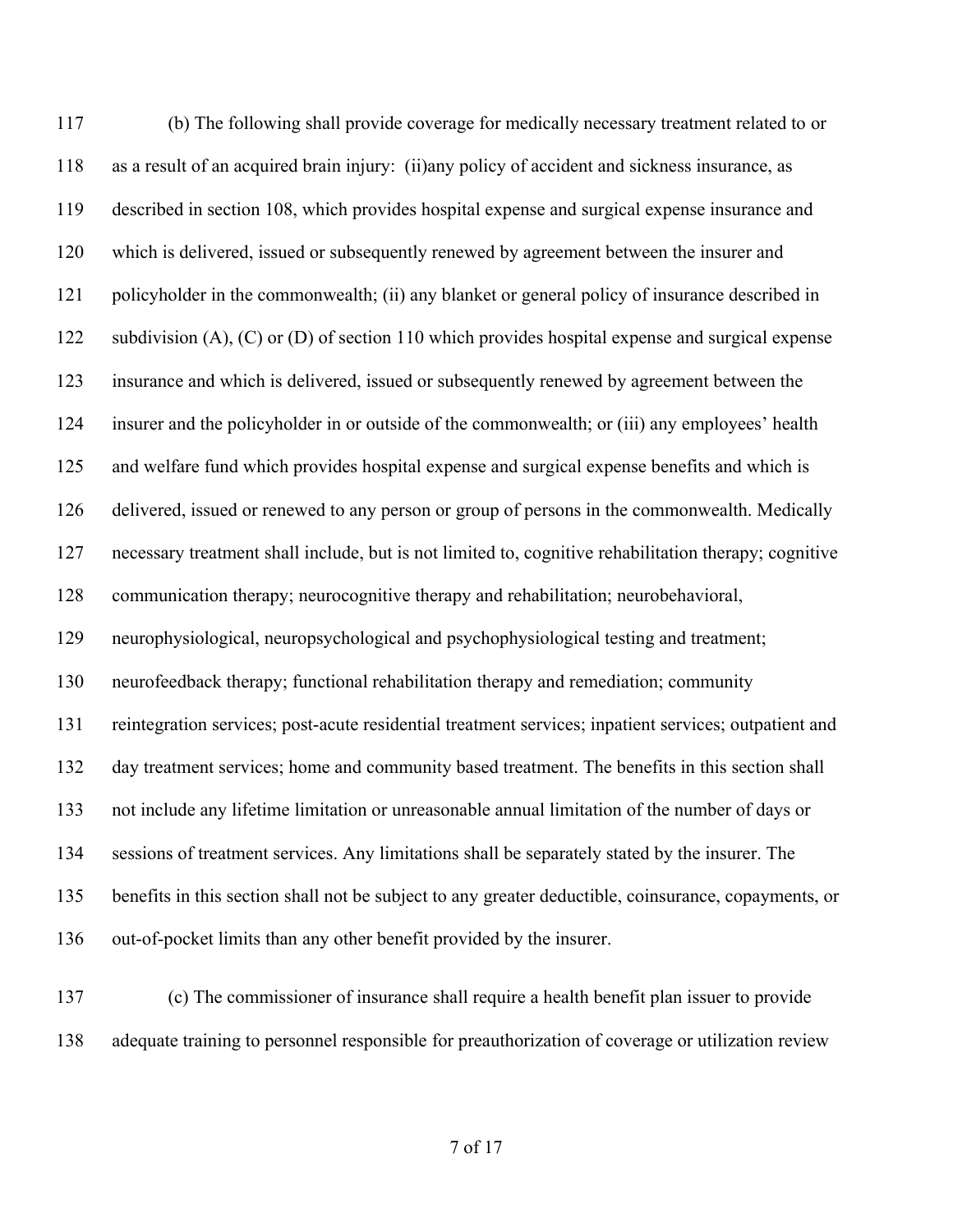for services under this section, in consultation with the Brain Injury Association of

Massachusetts.

 (d) Individual practitioners and treatment facilities shall be qualified to provide acute care and post-acute care rehabilitation services through possession of the appropriate licenses, accreditation, training and experience deemed customary and routine in the trade practice. SECTION 3. Chapter 176A of the General Law, as so appearing, is hereby amended by inserting after section 8MM the following section:- Section 8NN. (a) For purposes of this section, the following terms shall have the following meanings:- "Acquired brain injury (ABI)" is any injury to the brain which occurs after birth and can be caused by infectious diseases, metabolic disorders, endocrine disorders or diminished oxygen, brain tumors, toxins, disease that affects the blood supply to the brain, stroke or a traumatic brain injury. "Cognitive communication therapy" treats problems with communication which have an underlying cause in a cognitive deficit rather than a primary language or speech deficit. "Cognitive rehabilitation therapy (CRT)" is a process of re-learning cognitive skills essential for daily living through the coordinated specialized, integrated therapeutic treatments which are provided in dynamic settings designed for efficient and effective re-learning following damage to brain cells or brain chemistry due to brain injury. "Community reintegration services" provide incremental guided real-world therapeutic training to develop skills essential for an individual to participate in life: to re-enter employment;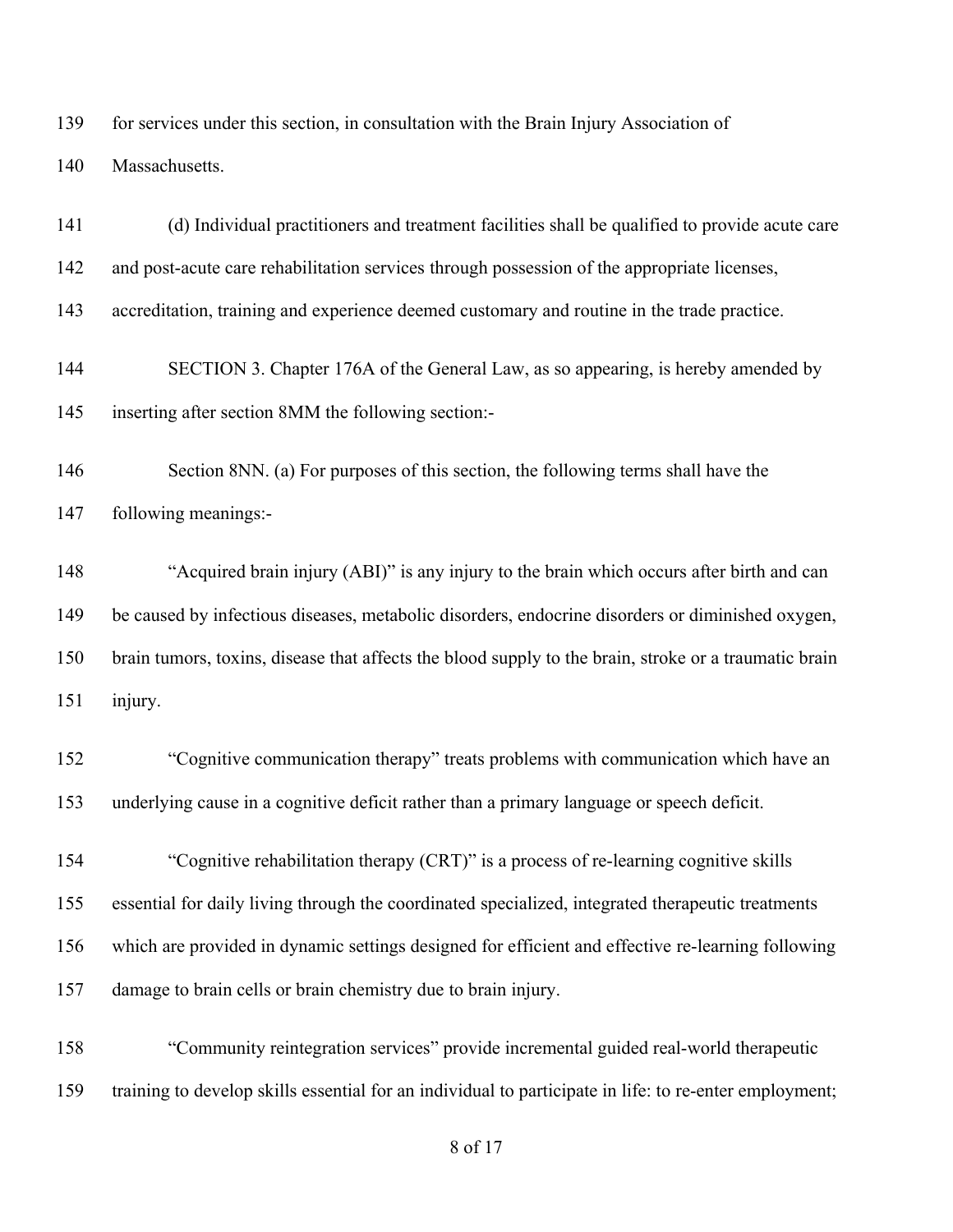to go to school and engage in other productive activity; to safely live independently; and to participate in their community while avoiding re-hospitalization and long term support needs.

 "Functional rehabilitation therapy and remediation" is a structured approach to rehabilitation for brain disorders which emphasizes learning by doing, and focuses re-learning a specific task in a prescribed format with maximum opportunity for repeated correct practice. Compensatory strategies are developed for those skills which are persistently impaired and individuals are trained on daily implementation. To ensure acquisition and use, focus is set on re- learning those skills essential for safe daily living in the environment in which they will be used: home and community settings.

- "Medical necessity" or "medically necessary," health care services that are consistent with generally accepted principles of professional medical practice.
- "Neurobehavioral therapy" is a set of medical and therapeutic assessment and treatments focused on behavioral impairments associated with brain disease or injury and the amelioration of these impairments through the development of pro-social behavior.
- "Neurocognitive therapy" is treatment of disorders in which the primary clinical deficit is in cognitive function which has not been present since birth and is a decline from a previously attained level of function.
- 177 "Neurofeedback therapy" is a direct training of brain function to enhance self-regulatory capacity or an individual's ability to exert control over behavior, thoughts and feelings. It is a 179 form of biofeedback whereby a patient can learn to control brain activity that is measured and recorded by an electroencephalogram.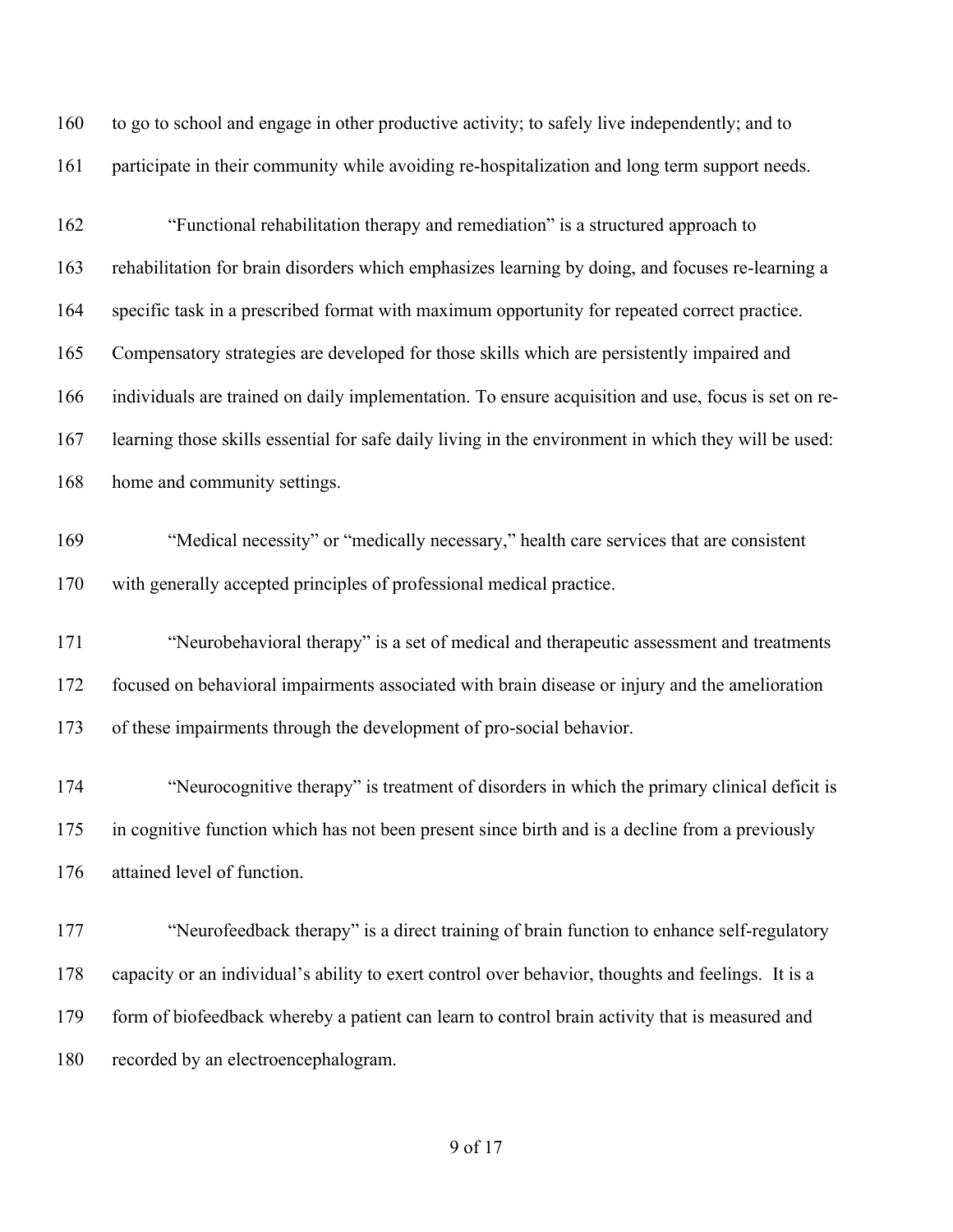"Neuropsychological testing" is a set of medical and therapeutic assessment and treatments focused on amelioration of cognitive, emotional, psychosocial and behavioral deficits caused by brain injury.

 "Psychophysiological testing and treatment" is a set of medical and therapeutic assessment and treatments focused on psychophysiological disorders or physical disorders with psychological overlay.

 "Post-acute residential treatment" includes integrated medical and therapeutic services, treatment, education, and skills training within a 24/7 real-world environment of care- a home and community setting. Maximum opportunity for correct practice of skill in the context of use develops new neural pathways which ensure ongoing skill use and avoidance of re-

hospitalization and long term care.

 (b) Any contract between a subscriber and the corporation under an individual or group hospital service plan which is delivered, issued or renewed within the commonwealth shall provide coverage for medically necessary treatment related to or as a result of an acquired brain injury. Medically necessary treatment shall include, but is not limited to, cognitive rehabilitation therapy; cognitive communication therapy; neurocognitive therapy and rehabilitation; neurobehavioral, neurophysiological, neuropsychological and psychophysiological testing and treatment; neurofeedback therapy; functional rehabilitation therapy and remediation; community reintegration services; post-acute residential treatment services; inpatient services; outpatient and day treatment services; home and community based treatment. The benefits in this section shall not include any lifetime limitation or unreasonable annual limitation of the number of days or sessions of treatment services. Any limitations shall be separately stated by the insurer. The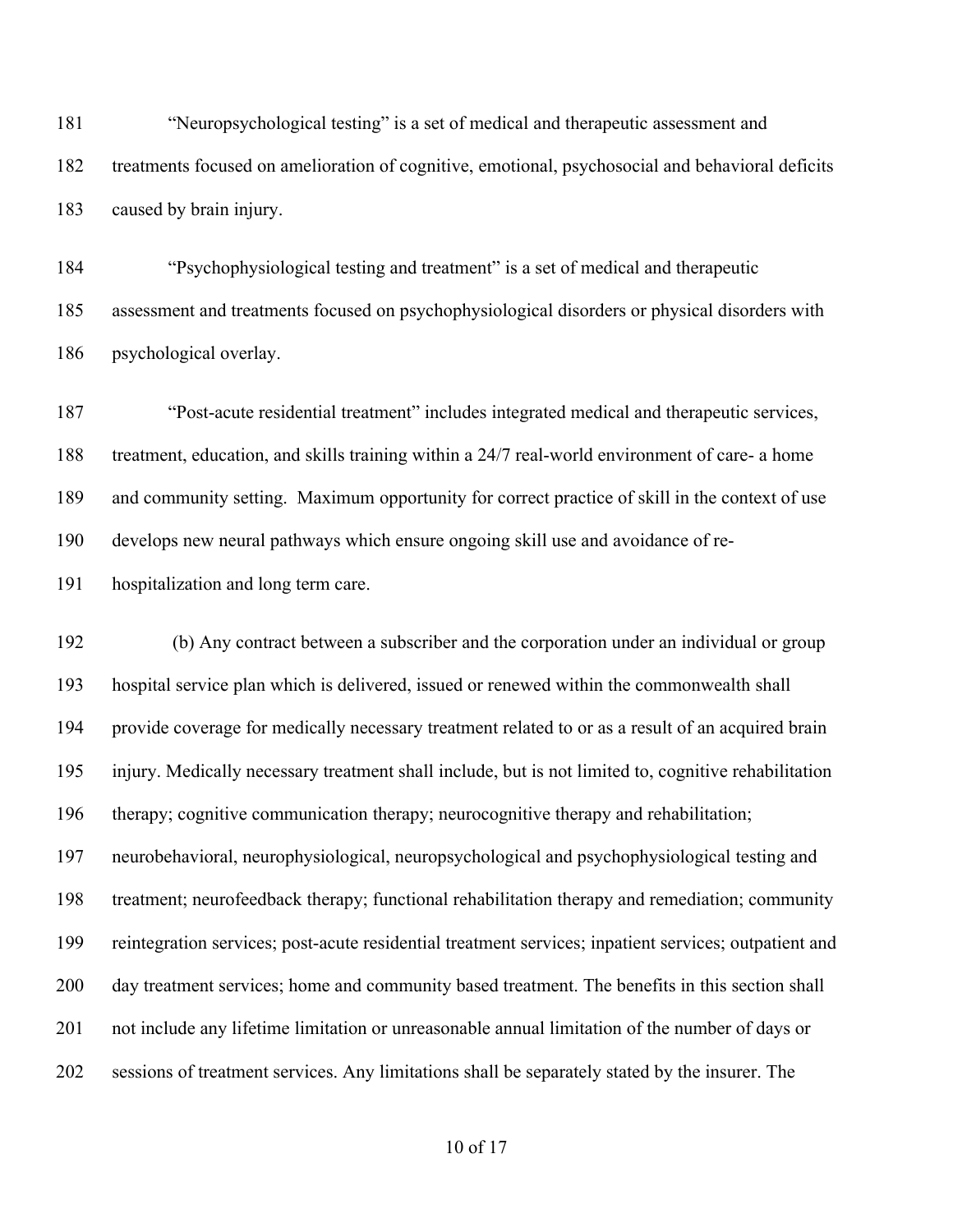benefits in this section shall not be subject to any greater deductible, coinsurance, copayments, or out-of-pocket limits than any other benefit provided by the insurer.

 (c) The commissioner of insurance shall require a health benefit plan issuer to provide adequate training to personnel responsible for preauthorization of coverage or utilization review for services under this section, in consultation with the Brain Injury Association of Massachusetts.

(d) Individual practitioners and treatment facilities shall be qualified to provide acute care

and post-acute care rehabilitation services through possession of the appropriate licenses,

accreditation, training and experience deemed customary and routine in the trade practice.

 SECTION 4. Chapter 176B of the General Laws, as so appearing, is hereby amended by inserting after section 4MM the following section:-

 Section 4NN. (a) For purposes of this section, the following terms shall have the following meanings:-

 "Acquired brain injury (ABI)" is any injury to the brain which occurs after birth and can be caused by infectious diseases, metabolic disorders, endocrine disorders or diminished oxygen, brain tumors, toxins, disease that affects the blood supply to the brain, stroke or a traumatic brain injury.

 "Cognitive communication therapy" treats problems with communication which have an underlying cause in a cognitive deficit rather than a primary language or speech deficit.

 "Cognitive rehabilitation therapy (CRT)" is a process of relearning cognitive skills essential for daily living through the coordinated specialized, integrated therapeutic treatments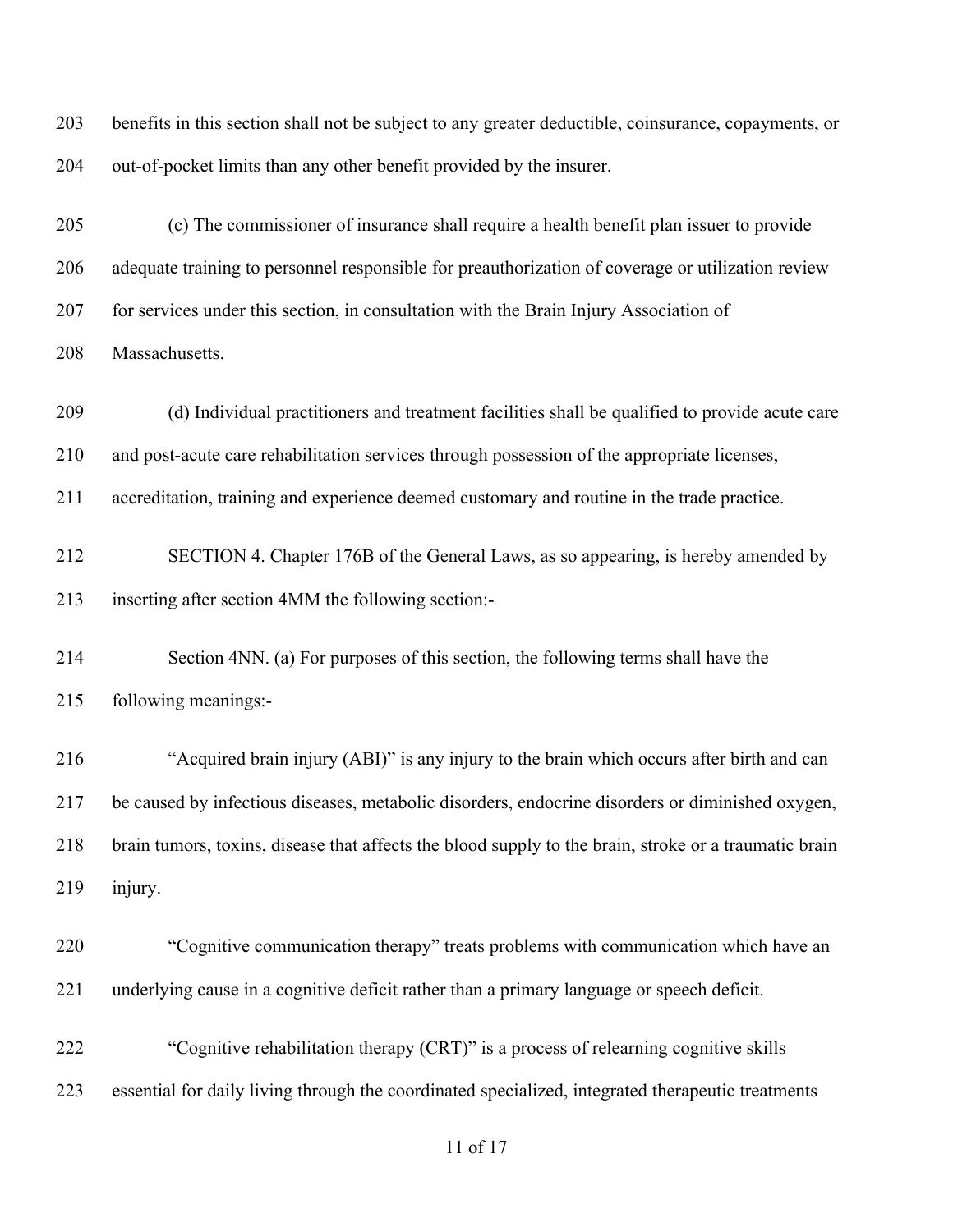which are provided in dynamic settings designed for efficient and effective re-learning following damage to brain cells or brain chemistry due to brain injury.

 "Community reintegration services" provide incremental guided real-world therapeutic training to develop skills essential for an individual to participate in life: to re-enter employment; to go to school and engage in other productive activity; to safely live independently; and to participate in their community while avoiding re-hospitalization and long term support needs.

 "Functional rehabilitation therapy and remediation" is a structured approach to rehabilitation for brain disorders which emphasizes learning by doing, and focuses re-learning a specific task in a prescribed format, with maximum opportunity for repeated correct practice. Compensatory strategies are developed for those skills which are persistently impaired and individuals are trained on daily implementation. To ensure acquisition and use, focus is set on re- learning those skills essential for safe on daily living in the environment in which they will be used: home and community settings.

 "Medical necessity" or "medically necessary," health care services that are consistent with generally accepted principles of professional medical practice.

 "Neurobehavioral therapy" is a set of medical and therapeutic assessment and treatments focused on behavioral impairments associated with brain disease or injury and the amelioration of these impairments through the development of pro-social behavior.

 "Neurocognitive therapy" is treatment of disorders in which the primary clinical deficit is in cognitive function which has not been present since birth and is a decline from a previously attained level of function.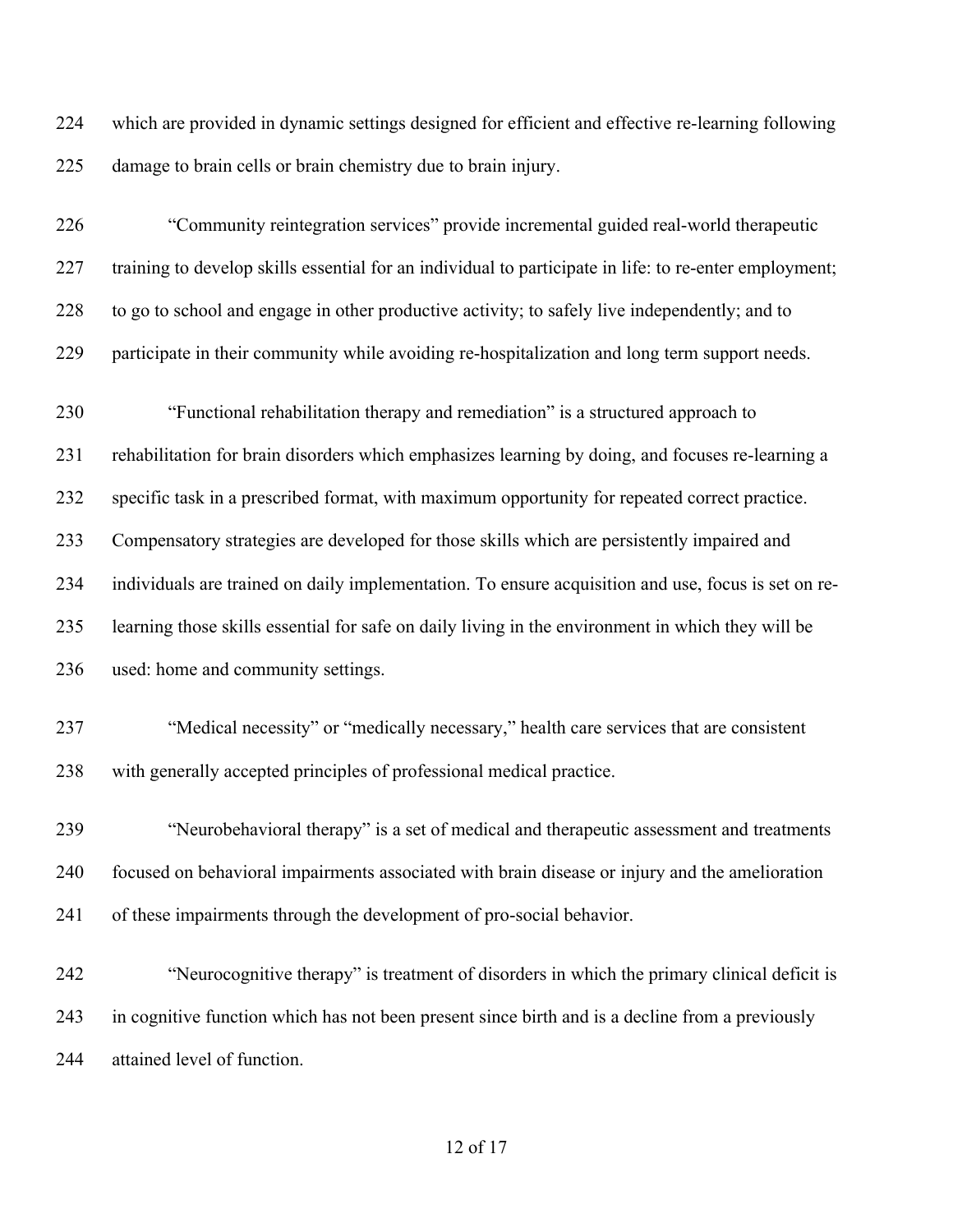"Neurofeedback therapy" is a direct training of brain function to enhance self-regulatory capacity or an individual's ability to exert control over behavior, thoughts and feelings. It is a form of biofeedback whereby a patient can learn to control brain activity that is measured and recorded by an electroencephalogram.

 "Neuropsychological testing" is a set of medical and therapeutic assessment and treatments focused on amelioration of cognitive, emotional, psychosocial and behavioral deficits caused by brain injury;

 "Psychophysiological testing and treatment" is a set of medical and therapeutic assessment and treatments focused on psychophysiological disorders or physical disorders with psychological overlay.

 "Post-acute residential treatment" includes integrated medical and therapeutic services, treatment, education, and skills training within a 24/7 real-world environment of care, – a home and community setting. Maximum opportunity for correct practice of skill in the context of use develops new neural pathways which ensure ongoing skill use and avoidance of re-hospitalization and long term care.

 (b) Any subscription certificate under an individual or group medical service agreement 261 delivered, issued or renewed within the commonwealth shall provide coverage for medically necessary treatment related to or as a result of an acquired brain injury. Medically necessary treatment shall include, but is not limited to, cognitive rehabilitation therapy; cognitive communication therapy; neurocognitive therapy and rehabilitation; neurobehavioral, neurophysiological, neuropsychological and psychophysiological testing and treatment; neurofeedback therapy; functional rehabilitation therapy and remediation; community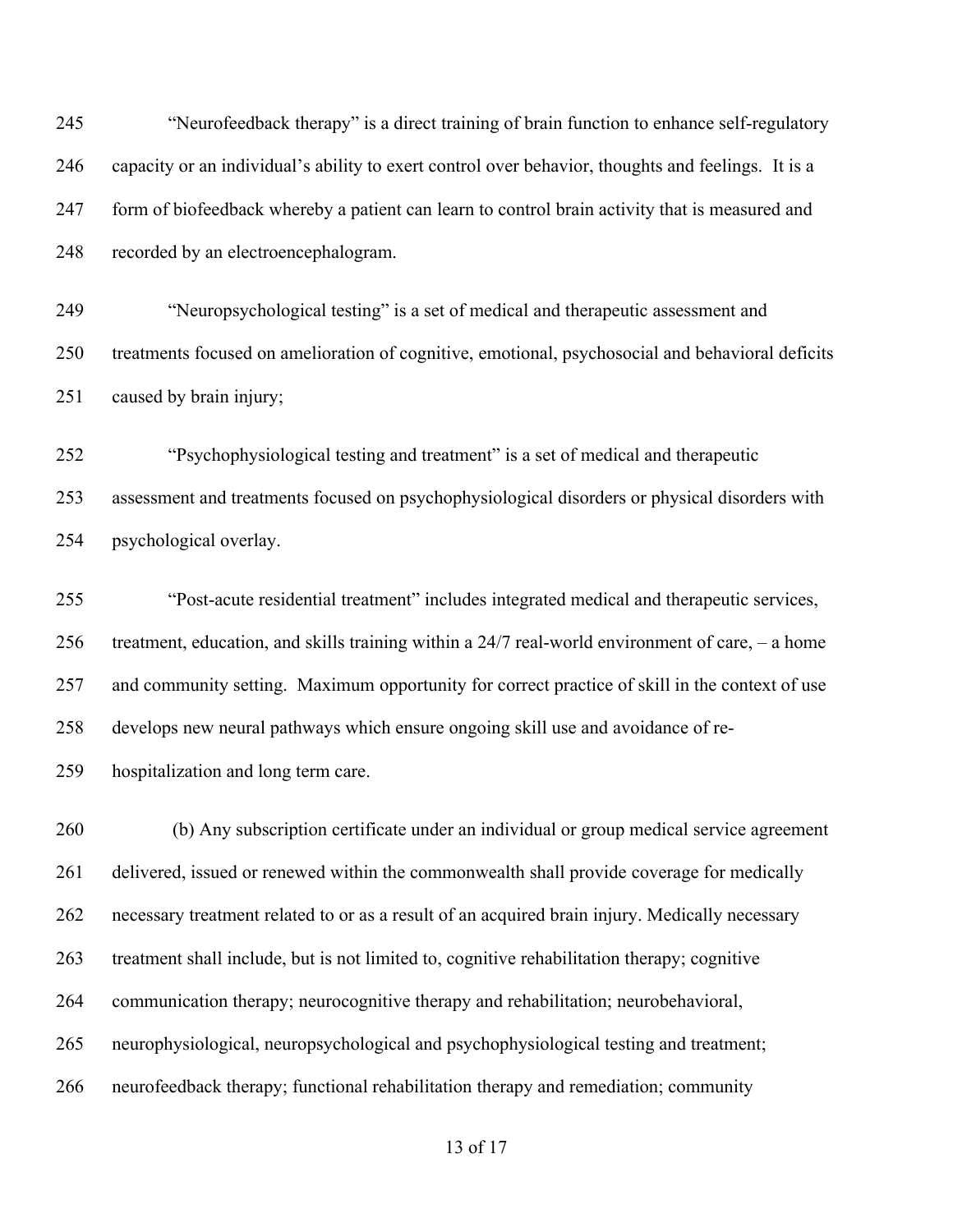reintegration services; post-acute residential treatment services; inpatient services; outpatient and day treatment services; home and community based treatment. The benefits in this section shall not include any lifetime limitation or unreasonable annual limitation of the number of days or sessions of treatment services. Any limitations shall be separately stated by the insurer. The benefits in this section shall not be subject to any greater deductible, coinsurance, copayments, or out-of-pocket limits than any other benefit provided by the insurer.

 (c) The commissioner of insurance shall require a health benefit plan issuer to provide adequate training to personnel responsible for preauthorization of coverage or utilization review for services under this section, in consultation with the Brain Injury Association of

Massachusetts.

 (d) Individual practitioners and treatment facilities shall be qualified to provide acute care and post-acute care rehabilitation services through possession of the appropriate licenses,

accreditation, training and experience deemed customary and routine in the trade practice.

 SECTION 5. Chapter 176G of the General Laws, as so appearing, is hereby amended by inserting after section 4EE the following section:-

 Section 4FF. (a) For purposes of this section, the following terms shall have the following meanings:-

 "Acquired brain injury (ABI)" is any injury to the brain which occurs after birth and can be caused by infectious diseases, metabolic disorders, endocrine disorders or diminished oxygen, brain tumors, toxins, disease that affects the blood supply to the brain, stroke or a traumatic brain injury.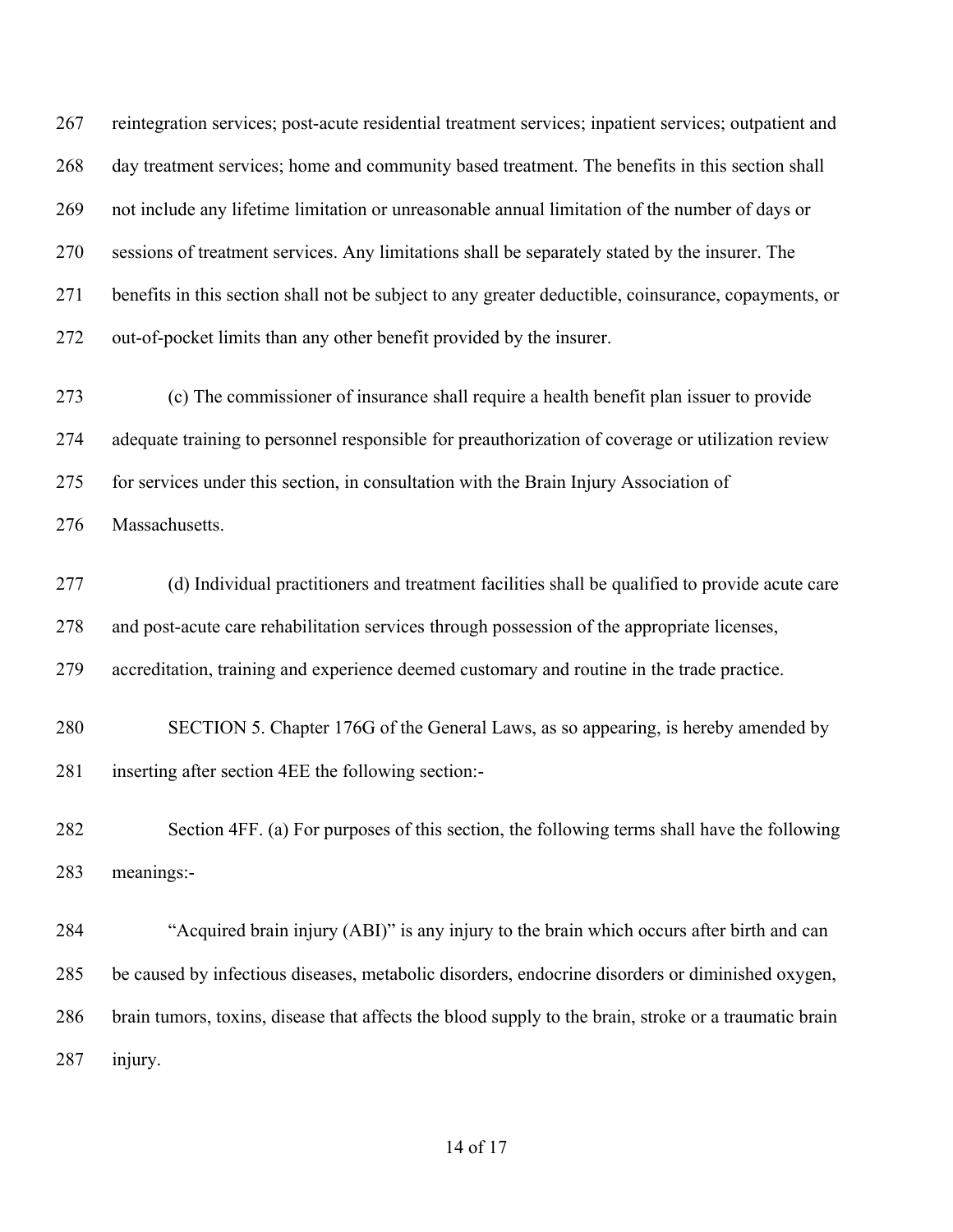"Cognitive communication therapy" treats problems with communication which have an underlying cause in a cognitive deficit rather than a primary language or speech deficit.

 "Cognitive rehabilitation therapy (CRT)" is a process of relearning cognitive skills essential for daily living through the coordinated specialized, integrated therapeutic treatments which are provided in dynamic settings designed for efficient and effective re-learning following damage to brain cells or brain chemistry due to brain injury.

 "Community reintegration services" provide incremental guided real-world therapeutic training to develop skills essential for an individual to participate in life: to re-enter employment; to go to school or engage in other productive activity; to safely live independently; and to participate in their community while avoiding re-hospitalization and long term support needs.

 "Functional rehabilitation therapy and remediation" is a structured approach to rehabilitation for brain disorders which emphasizes learning by doing, and focuses re-learning a specific task in a prescribed format, with maximum opportunity for repeated correct practice. Compensatory strategies are developed for those skills which are persistently impaired and individuals are trained on daily implementation. To ensure acquisition and use, focus is set on re- learning those skills essential for safe daily living in the environment in which they will be used: home and community settings.

 "Medical necessity" or "medically necessary," health care services that are consistent with generally accepted principles of professional medical practice.

 "Neurobehavioral therapy" is a set of medical and therapeutic assessment and treatments focused on behavioral impairments associated with brain disease or injury and the amelioration of these impairments through the development of pro-social behavior.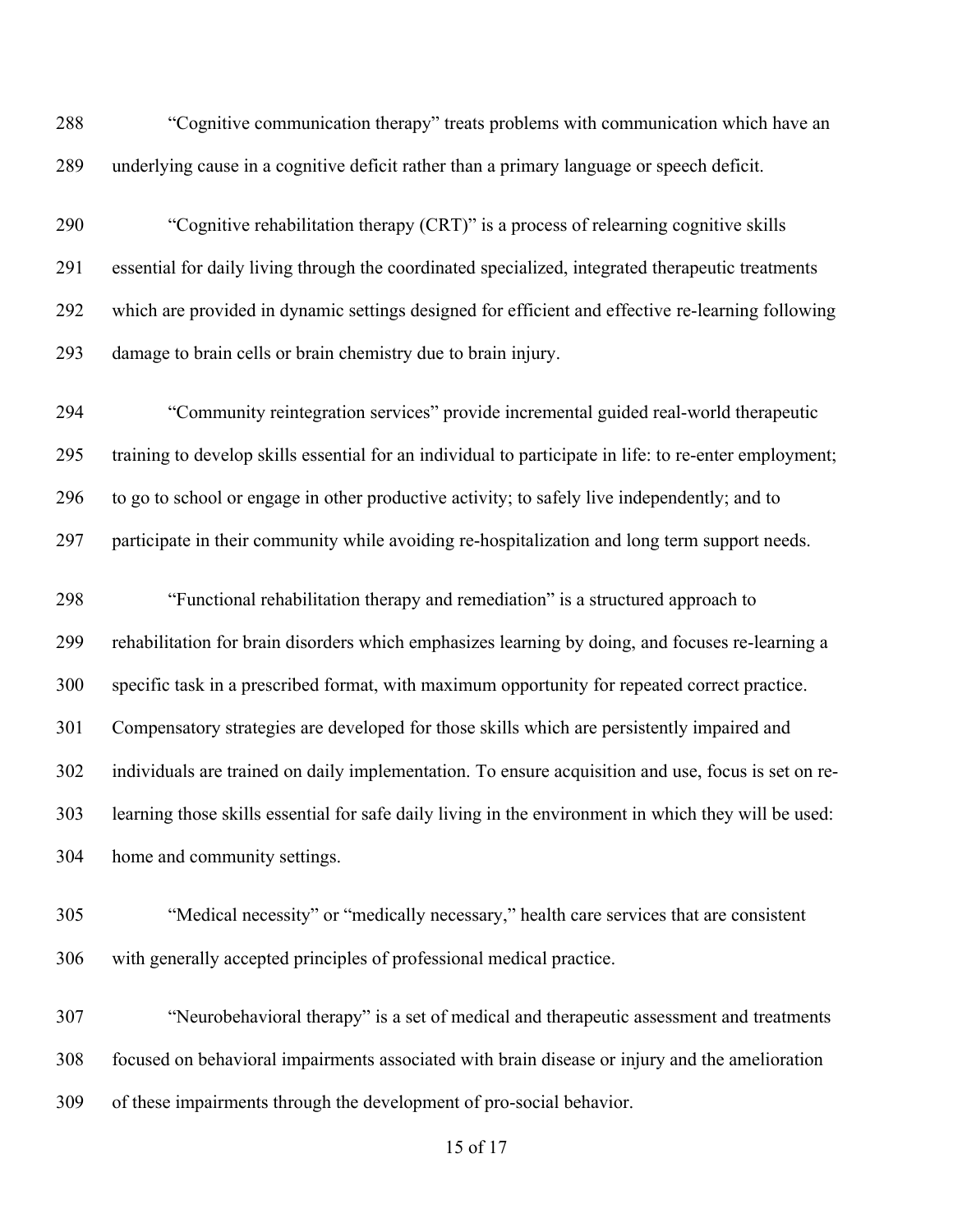"Neurocognitive therapy" is treatment of disorders in which the primary clinical deficit is in cognitive function which has not been present since birth and is a decline from a previously attained level of function.

 "Neurofeedback therapy" is a direct training of brain function to enhance self-regulatory capacity or an individual's ability to exert control over behavior, thoughts and feelings. It is a form of biofeedback whereby a patient can learn to control brain activity that is measured and recorded by an electroencephalogram.

 "Neuropsychological testing" is a set of medical and therapeutic assessment and treatments focused on amelioration of cognitive, emotional, psychosocial and behavioral deficits caused by brain injury.

 "Psychophysiological testing and treatment" is a set of medical and therapeutic assessment and treatments focused on psychophysiological disorders or physical disorders with psychological overlay.

 "Post-acute residential treatment" includes integrated medical and therapeutic services, treatment, education, and skills training within a 24/7 real-world environment of care– a home and community setting. Maximum opportunity for correct practice of skill in the context of use develops new neural pathways which ensure ongoing skill use and avoidance of re-

hospitalization and long term care.

 (b) Any individual or group health maintenance contract shall provide coverage for medically necessary treatment related to or as a result of an acquired brain injury. Medically necessary treatment shall include, but is not limited to, cognitive rehabilitation therapy; cognitive communication therapy; neurocognitive therapy and rehabilitation; neurobehavioral,